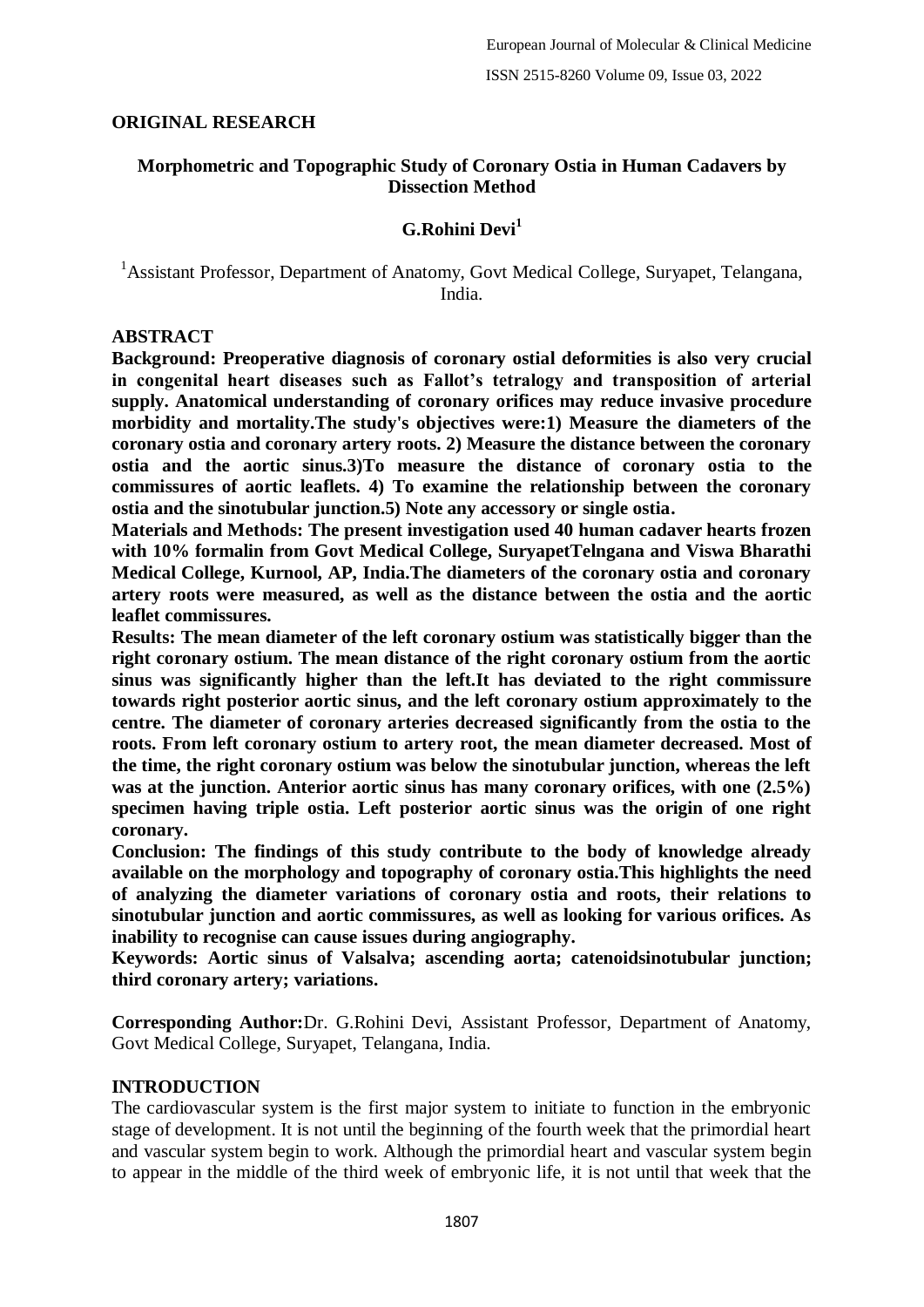heart truly begins to function. As a result, it goes through a series of rhythmic and regular contractions and relaxations, which is known as the 'cardiac cycle,' which never ends until the heart quits working.In Latin, the term "coronary" means "coronary artery." In atrioventricular sulcus, it refers to a crown-like configuration of all coronary arteries as they encircle the heart.Specifically, the right and left coronary arteries provide blood supply to the heart. It is important to note that each artery is part of the ascending aorta's vasavasorum. It is believed that the right coronary artery originates from the right coronary sinus (anterior aortic sinus) of the ascending aorta, whereas the left coronary artery originates from the left coronary sinus (left posterior aortic sinus) of the ascending aorta.  $[1-3]$  Right and left coronary ostia are found within the aortic sinuses or at the confluence of the sinus and tubular parts of the aorta in their typical configurations. During ventricular diastole, the placement of the ostium provides for the greatest possible coronary filling. When the ostia and origin of the coronary arteries are misaligned, the risk of sudden death increases dramatically. If the coronary ostia are slit-like, the coronary arteries become pinched between the aorta and pulmonary trunk during exertion, which can result in a lack of oxygenation and myocardial ischemia, as well as sudden death1.For the clinical relationship between aberrant ostia and pathophysiological diseases to be confirmed in live people, this correlation must be evaluated in subjects who are investigated for numerous ostia using non-invasive procedures such as CT scanning. Individuals who are found to have many ostia should be monitored on a frequent basis in order to detect any associated symptoms of angina, myocardial infarction, or left ventricular failure. Despite the fact that this procedure would be extremely expensive, impractical, and time-consuming, it would eliminate any selection bias associated with cardiac patients and aid in the confirmation of any link between the existence of many ostia and clinical symptoms.<sup>[2-4]</sup>As operations such as coronary angiograms, angioplasty, coronary artery bypass grafting, and coronary arterystenting become more popular, an effort has been made to better understand the morphology and topography of coronary ostia (coronary artery ostia are the openings in the heart).

## **Objectives**

The present study aims at making the following observations in the specimens.

- 1. To measure the diameters of the coronary ostia and diameters of the roots ofcoronary arteries.
- 2. To measure the distance between coronary ostia and bottom of correspondingaortic sinus.
- 3. To measure the distance of coronary ostia to the commissures of aortic leaflets.
- 4. To observe the relations of coronary ostia to sinotubular junction.
- 5. To note for accessory ostia and single ostium if any.

## **Source of Data**

The present study was performed on 40 human heart specimens of both maleand female cadavers aged between 40 and 65 years. Specimens were collected from Department of Anatomy and Forensic Medicine Govt Medical College, Suryapet Telangana &Viswa Bharathi Medical College, Kurnool, AP over a period of 18 months (October 2019 to March 2021).

Inclusion Criteria

Human hearts from cadavers whose death were by non-cardiac disease

## **Exclusion Criteria**

a) Any gross evidence of congenital heart disease.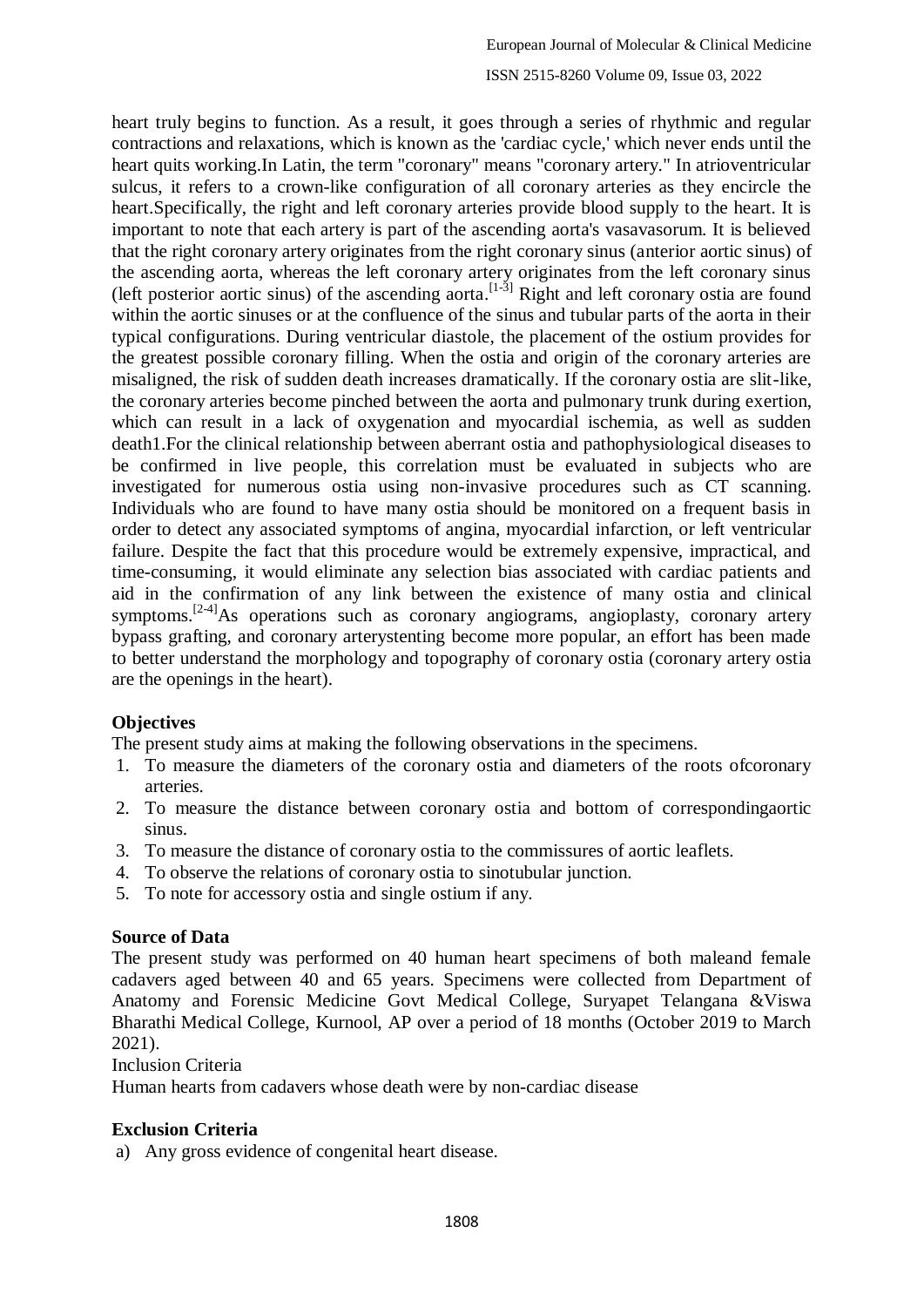b) Ostial stenosis due to causes such as syphilitic aortitis, after prostheticvalve replacement and any other pathological conditions.

# **MATERIALS & METHODS**

## **1. From the cadavers**

The gross dissection was done by following the guidelines Cunningham's Manual. The pericardium involving the root of aorta was removed, and the origin ofright and left coronary artery was traced. Then the ascending aorta was sectioned transversely approximately 1 cm above the commissure of aortic leaflets. Nextthe aorta was longitudinally opened at the level of right posterior aortic sinus (non-coronary sinus) to enable the visualisation and analysis of right and left aortic leaflets and their respective coronary ostia. In addition, the coronary arteries were sectioned at the level of their origin in the aortic wall.<sup>[5]</sup>

## **2. From the post-mortem cases**

Cadaver was placed supine on the dissection table and thoracic cavity was exposed by giving the classic midline incision from the chin to the symphysis pubis.Then the thoracic wall was retracted laterally.

Specimens were collected as block dissection of the heart along with associated structures like ascending aorta, pulmonary trunk, superior venacava, inferior venacava and pulmonary veins.

Each specimen was thoroughly washed to remove blood clots and then taggedwith a token having identification number and fixed in 10% formalin. All specimenswere dissected carefully to observe the parameters of the study.

## **Parameters Studied**

1. To measure

- a) The diameters of coronary ostia
- b) The diameters of roots of coronary arteries
- c) The distance from coronary ostia to bottom of aortic sinus
- d) The distance from coronary ostia to commissures of aortic leaflets
- 2. To note the relation of coronary ostia with sinotubular ridge (at, above or belowsinotubular ridge).
- 3. To look for anomalous coronary ostia.

Measurements were studied with help of Vernier callipers and divider, and exact measurements were noted.

Basedonthedataobtained,morphometricandtopographiccharacteristicsofcoronary ostia were analysed.

| Table 1. Diameters of Coronary Ostla |                  |          |           |                |  |
|--------------------------------------|------------------|----------|-----------|----------------|--|
| Coronary ostia                       | No. of specimens | Mean(mm) | <b>SD</b> | <b>P-value</b> |  |
| Right                                | 40               | ر. ر     | $0.81\,$  |                |  |
| Left                                 | 40               | $-4.4$   |           | $<\!\!0.0001$  |  |

#### **RESULTS Table 1: Diameters of Coronary Ostia**

The mean diameter of left coronary ostium was greater than right coronaryostium which was statistically significant (p-value<0.0001).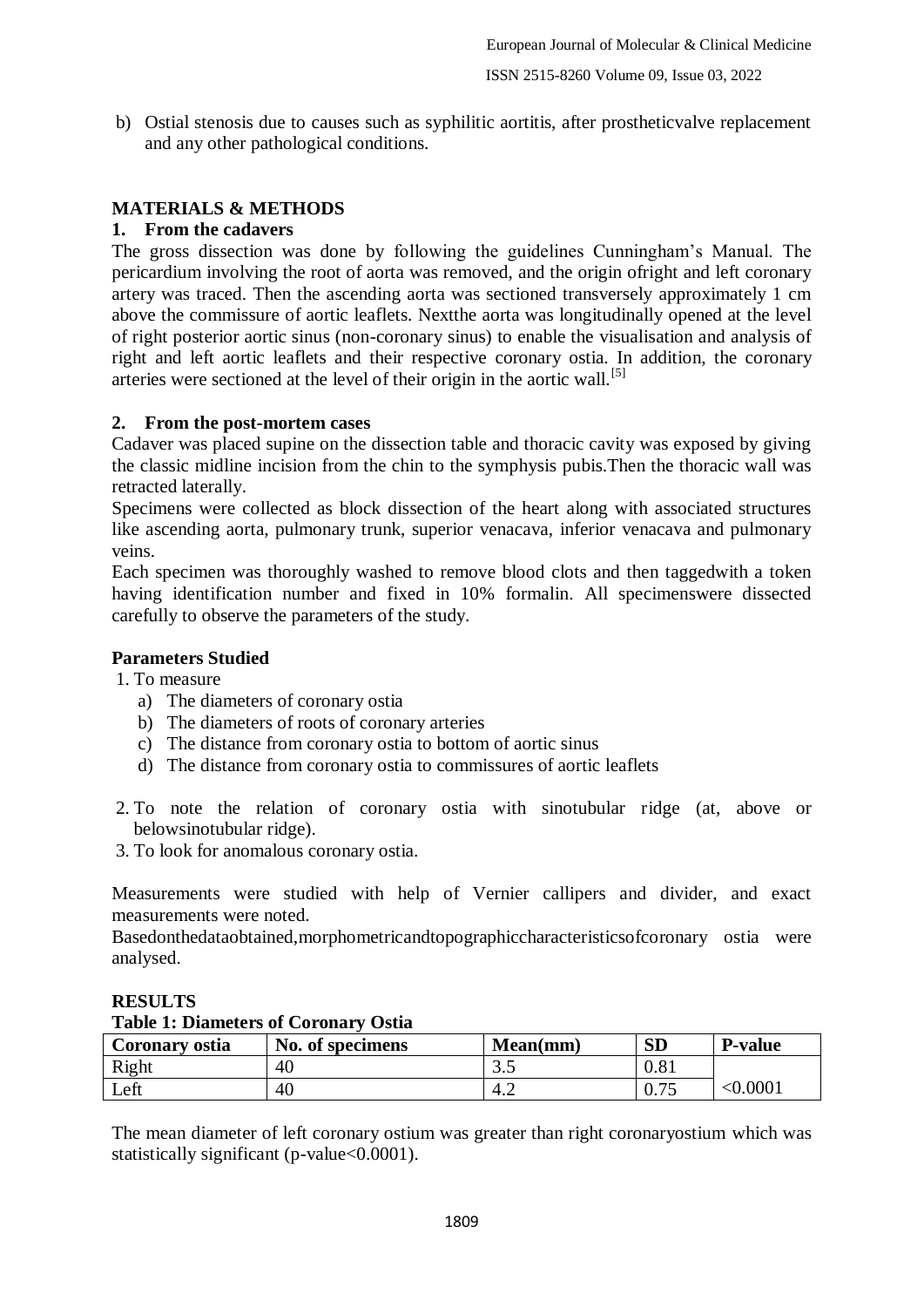ISSN 2515-8260 Volume 09, Issue 03, 2022

| Coronary ostia | No. of specimens | Mean(mm)   | $\mathbf{SD}$         | <b>P-value</b> |
|----------------|------------------|------------|-----------------------|----------------|
| Right          | 40               | 12C<br>1 J | 2. l                  | $0.001\,$      |
| Left           | 40               | 12.9       | O <sub>7</sub><br>1.0 |                |

The mean distance of right coronary ostium from the bottom of aortic sinus was greater than left coronary ostium which was statistically significant (p-value=0.001).

| <b>Coronary</b><br>ostia | <b>Commissures of aortic</b><br>leaflets | No. Of<br>specimens | <b>Mean</b><br>(mm) | Sd   | <b>P</b> - value |
|--------------------------|------------------------------------------|---------------------|---------------------|------|------------------|
| Right                    | Right commissure                         | 40                  | 9.69                | 2.91 | < 0.001          |
|                          | Left commissure                          | 40                  | 14.57               | 3.05 |                  |
| Left                     | Right commissure                         | 40                  | 11.87               | 2.59 |                  |
|                          | Left commissure                          | 40                  | 1.21                | 2.87 |                  |

The right coronary ostium is deviated to right commissure which is towards right posterior aortic sinus and the left coronary ostium is almost near the centre of aortic sinus which was statistically significant (p-value<0.001).

| Coronary<br>ostia | No. Of<br>specimens | Diameter of<br>coronary<br>ostia |      | Diameter of<br>roots of<br>coronary<br>arteries |      | Decrease in<br>diameter |      | Average<br>$%$ of<br>decrease | $\bullet$ | $%$ of<br>decrease | <b>P-value</b> |
|-------------------|---------------------|----------------------------------|------|-------------------------------------------------|------|-------------------------|------|-------------------------------|-----------|--------------------|----------------|
|                   |                     | <b>Mean</b>                      | Sd   | <b>Mean</b>                                     | Sd   | <b>Mean</b>             | Sd   | <b>Mean</b>                   | ∣ Sd      |                    |                |
|                   |                     | (mm)                             |      | (mm)                                            |      | (mm)                    |      | (mm)                          |           |                    |                |
| Right             | 40                  | 3.45                             | 0.86 | 3.01                                            | 0.81 | 0.41                    | 0.23 | 13.5                          | 7.17      | 12.4               | 0.047          |
| Left              | 40                  | 4.21                             | 0.74 | 3.71                                            | 0.67 | 0.57                    | 0.26 | 12.7                          | 5.9       | 12.7               |                |

**Table 4: Diameters of Coronary Ostia and Roots of Corresponding Coronary Arteries**

There was decrease in diameter from coronary ostia to the roots of coronary arterieswhich was statistically significant (p-value=0.047). Decrease in diameter from left coronary ostium to root was 0.57 mm and right coronary ostium to root was 0.47 mm.

#### **Table 5: Location of Coronary Ostia in Relation Tosinotubular Junction**

| <b>Relation to sinotubular junction</b> |              | No. Of specimens            | Percentage (%) |
|-----------------------------------------|--------------|-----------------------------|----------------|
| <b>Right</b>                            | Left         |                             |                |
| <b>Below</b>                            | <b>Below</b> | 15                          | 37.5           |
| Above                                   | Above        |                             | 2.5            |
| Above                                   | <b>Below</b> | $\theta$                    |                |
| <b>Below</b>                            | Above        | $\overline{2}$              | 5              |
| At                                      | <b>Below</b> |                             | 2.5            |
| <b>Below</b>                            | At           | 19                          | 47.5           |
| At                                      | Above        | $\theta$                    |                |
| Above                                   | At           | $\theta$                    | $\Omega$       |
| At                                      | At           | $\mathcal{D}_{\mathcal{L}}$ | 5.0            |
| Total                                   |              | 40                          | 100            |

In 19 specimens (47.5 %) right ostium was below STJ and the left ostium was atSTJ followed by 18 specimens (37.5 %) in which both ostia were below STJ.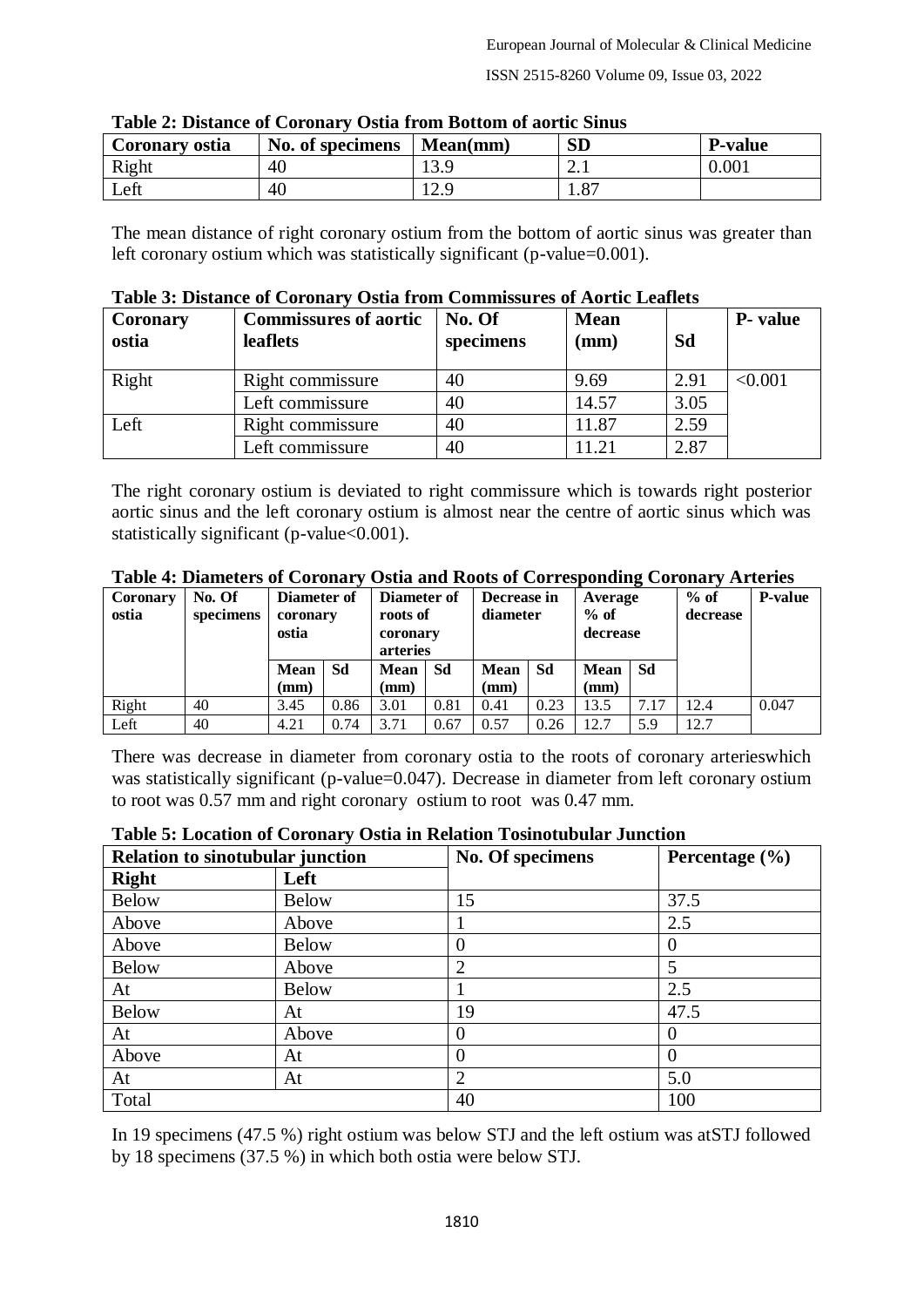| Location  | % Incidence                  | <b>P</b> -value      |                 |
|-----------|------------------------------|----------------------|-----------------|
|           | <b>Right coronary ostium</b> | Left coronary ostium |                 |
| At STJ    | $3(7.5\%)$                   | 21 (52.5%)           | $< \!\! 0.0001$ |
| Above STJ | $1(2.5\%)$                   | $4(10.0\%)$          |                 |
| Below STJ | $36(90.0\%)$                 | 15 (37.5%)           |                 |

#### **Table 6: Incidence of Various Locations of Coronary Ostiain Relation to Sinotubular Junction**

In 36 (90.0 %) specimens' the location of the right coronary ostium was below STJ andin 21 (52.5%) specimens left coronary ostium was at STJ which was statistically significant (pvalue<0.0001).

|  | <b>Table 7: Number of Coronary Ostia in Anterior Aorticsinus</b> |  |  |  |
|--|------------------------------------------------------------------|--|--|--|
|  | $\cdots$ $\cdots$                                                |  |  |  |

| Number of coronary ostia in AAS | No. Of specimens | Percentage $(\% )$ |
|---------------------------------|------------------|--------------------|
|                                 |                  |                    |
|                                 |                  | 97.                |
|                                 |                  |                    |
|                                 |                  |                    |
| Total                           |                  | 100.00             |

There was single ostium in 35 (87.5%) specimens, double ostia in 3 (7.5%)specimens, triple ostia in one (2.5 %) specimen and also absence of ostium in one specimen.

| Number of coronary ostia in Lpas | No. Of specimens | Percentage $(\% )$ |
|----------------------------------|------------------|--------------------|
|                                  |                  |                    |
|                                  | 39               | 97                 |
|                                  |                  |                    |
| Total                            | 40               | 00                 |

#### **Table 8: Number of Coronary Ostia in Left Posterioraortic Sinus**

There was single ostium in 39 (97.5%) specimens and double ostia in one (2.5%)specimen.

| Table 9: Extra Osua Seen in Amerior Auruc Sinus |                         |  |  |  |
|-------------------------------------------------|-------------------------|--|--|--|
| Name of the artery                              | Incidence per 100 heart |  |  |  |
| Third coronary artery                           | 10.27                   |  |  |  |
| Ventricular branch of RCA                       | 2.13                    |  |  |  |

# **Table 9: Extra Ostia Seen in Anterior Aortic Sinus**

The incidence of extra ostia was 10.27% in third coronary artery and 2.13% in ventricular branch of right coronary artery.

## **DISCUSSION**

The aortic root is a frequent site of interventional procedures in both adults and children. Understanding the precise nature and relation of anatomical structures composing the aortic root, including coronary orifices is valuable in percutaneous and transcatheter therapeutic techniques. Coronary ostial diameter and its variation is also helpful in designing the coronary perfusion cannula. Knowledge of location, positionwith respect to sinotubular junction and size of coronary ostia is important for performing successful coronary angiography.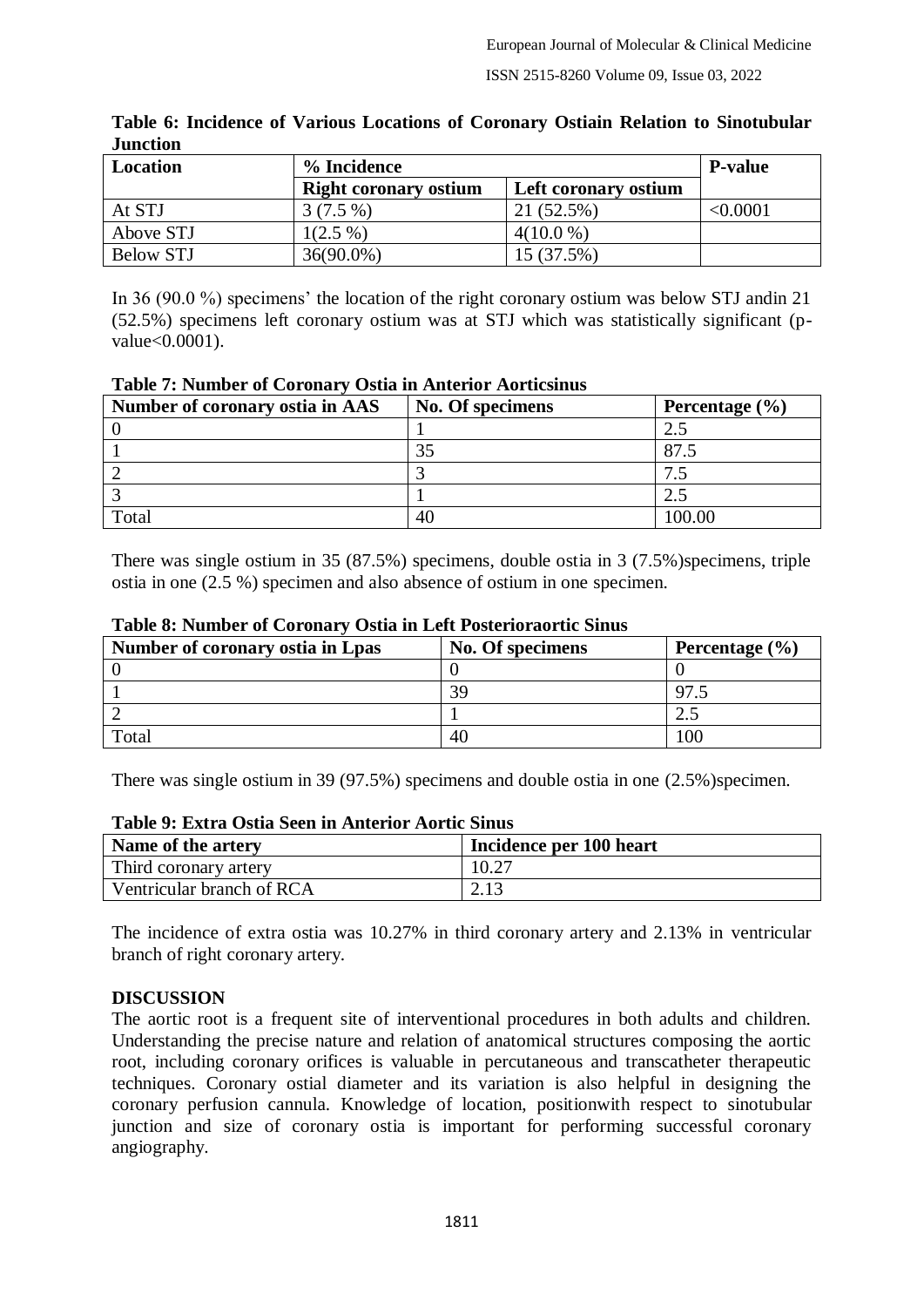ISSN 2515-8260 Volume 09, Issue 03, 2022

Coronary blood flow may be affected by changes in morphological and topographical features of coronary ostia. An abnormal location or an accessory originof the coronary orifices may disturb performing an

- 1) Aortotomy incision for aortic exposure
- 2) Preparing a coronary button
- 3) In aortic root replacement
- 4) Direct delivery of cardioplegia through coronary orifices
- 5) Approaches for aortic root enlargement.36

| Table 10: Comparison of Mean Diameters of Right and Left Coronary Ostia with Other |  |
|------------------------------------------------------------------------------------|--|
| <b>Studies</b>                                                                     |  |

| <b>Studies</b>                   | Mean diameters of coronary ostia |      |
|----------------------------------|----------------------------------|------|
|                                  | <b>Right</b>                     | Left |
| Present study                    | $3.5+$                           | 4.2  |
| Cavalcanti et al. <sup>[6]</sup> | 3.46                             | 4.25 |
| Bhimali S et al. <sup>[7]</sup>  | 2.38                             | 3.17 |
| B Pejkovic et al. <sup>[8]</sup> | 3.6                              | 4.1  |

In the present study, the diameter of left coronary ostium was greater than right coronary ostium which was statistically significant. This observation was in agreement with work done by Cavalcanti et al., <sup>[6]</sup>Bhimali S et al.<sup>[7]</sup> and B Pejkovicet al.<sup>[8]</sup>

The coronary ostial dimensions is important as a slit-like opening might be flow limiting and with exercise might become more restrictive. If there is a flap-likeopening it acts as one-way restrictive valve as aortic pressure increases with exercise.

In the present study, the distance of right coronary ostium from bottom of aortic sinus was more than the distance of left coronary ostium which was statistically significant. This was in accordance with findings of Cavalcanti et al.<sup>[6]</sup> and Onan B.<sup>[9]</sup>

The anatomical feedback about the relation of coronary ostia to the aortic sinus help in choosing appropriate size of grafts for ascending aortic valve sparing techniques including non-coronary cusp extension.

In the present study, it was observed that right coronary ostium was deviatedto right commissure which is towards right posterior aortic sinus. And the left coronary ostium was almost near the center of aortic sinus. This study was same as the work done by Cavalcanti et al.<sup>[6]</sup> and Sirikonda P and Sreelatha S.<sup>[10]</sup>

The knowledge of circumferential deviation of coronary ostia will help radiologists in interpreting images of coronary angiogram and to surgeons during procedures like angiography and angioplasty.

In the present study, it was observed that there was a mean decrease of 0.41 mm (12.2%) in diameter from right coronary ostium to root. And a mean decrease of 0.57mm (12.8%) in diameter from left coronary ostium to root. Whereas study done by Cavalcanti et al.6 was showing more percentage of decrease with right than left.

The proximal segment of each coronary artery is intramural, it courses through aortic wall and tapers. This should be considered when designing stents for aortic- ostial coronary lesions to achieve optimal results and to decrease restenosis.

In the present study, a statistical significance was observed in location of coronary ostia in relation to sinotubular junction, where in right coronary ostium wasmore commonly located below sinotubular junction which was in agreement with work done by Onan B.9 Whereas the left coronary ostium was more common at the sinotubular junction.

The knowledge of position of coronary ostia with respect to aortic sinuses andpossible variations in their locations will aid in carrying out coronary angiographies as well as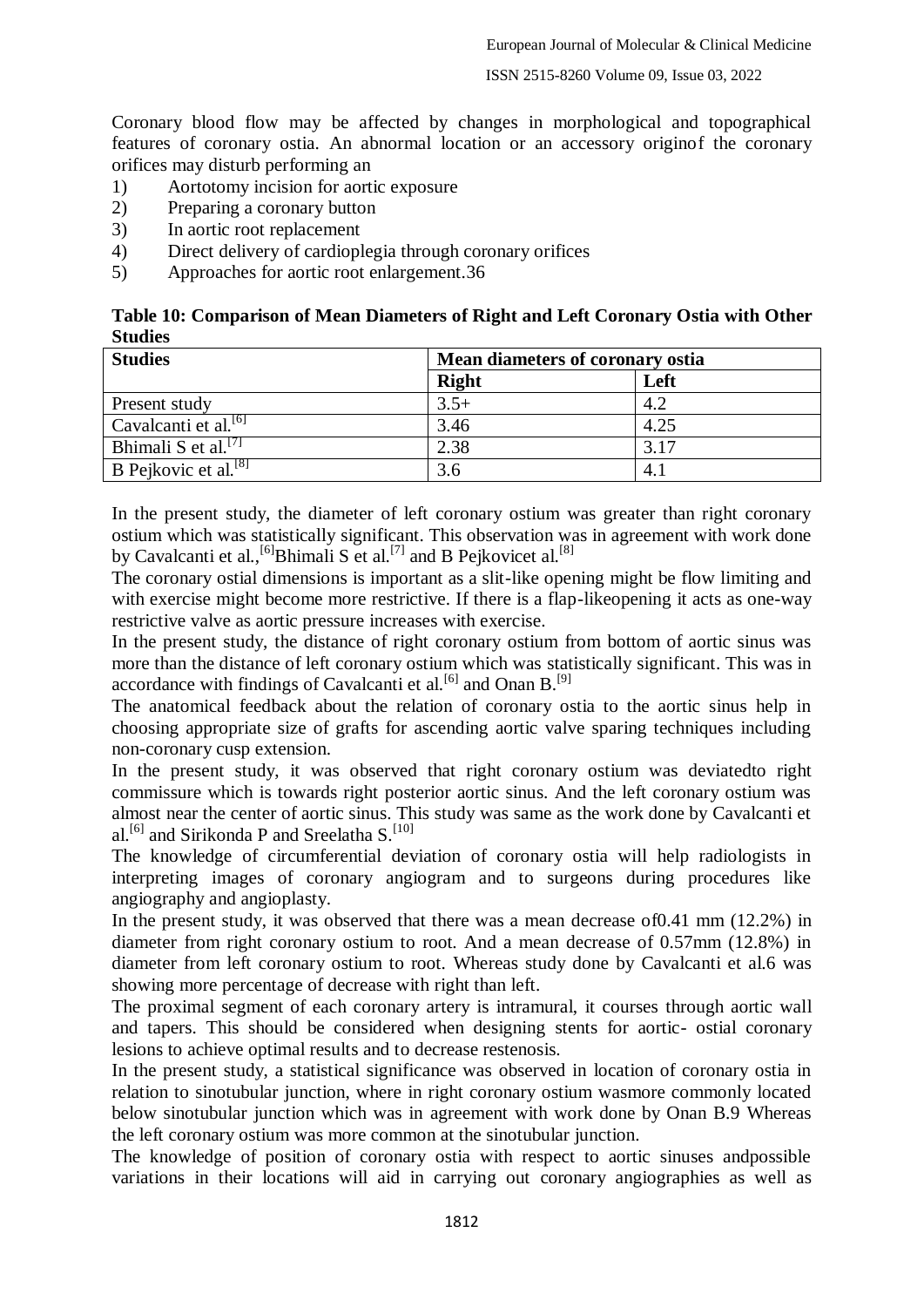interpreting them.Patients with ostium above the level of STJ, it is difficult to insert cathetertips.

In the present study the common location of right coronary ostium was belowSTJ and left coronary ostium was at the level of STJ. In Cavalcanti et al.6 study, bothostia were below STJ.

Multiple orifices were more common in anterior aortic sinus which correlateswith study of Sirikonda P and Sreelatha S.<sup>[10]</sup>

Presence of multiple ostia is a hazard in heart surgeries as the ostia of small arteries like third coronary artery are usually very small and get opacified during angiographies. Thus these arteries miss detection preoperatively and get nicked during surgeries.

In the present study, the incidence of third coronary artery was 10.27% and it was to the left of right coronary artery. It constitutes a significant source of collateral circulation and is important in the interpretation of signs and symptoms of coronary artery occlusion.

In the present study, one specimen was with right coronary ostium in left posterior aortic sinus which was same as Palimer V et al study.<sup>[12]</sup> It is clinically significant in sudden cardiac death cases as anomalous aortic origin of coronary arteries can lead to myocardialinfarction and angina pectoris.

#### **CONCLUSION**

The advances made in coronary artery bypass surgeries and modern methods of myocardial revascularisation makes it necessary for thorough complete knowledgeof coronary ostia. Understanding of variations in morphology and topography of coronary ostia should be sought before surgical interventions. The present anatomicaldata may help the cardiac surgeons to modify their surgical reconstruction of the aortic root in order to achieve satisfactory recovery. Keeping in mind the ever evolving and yet unexplored facts of this subject, the present study was undertaken toshed more light on this topic of coronary ostia.

#### **Acknowledgment**

The author is thankful to Department of Anatomy for providing all the facilities to carry out this work.

## **REFERENCES**

- 1. Dombe DD, TakkallapalliAnitha, Giri PA, Dombe SD, Ambiye MV. Clinically relevant morphometric analysis of left coronary artery. Int J Biol Med Res 2012;3(1):1327-30.
- 2. Bharambe VK, Arole VA. Study of variations in coronary ostia. J AnatSoc India 2012;61(2):221-8.
- 3. Olabu BO, Saidi HS, Hassanali J, Ogeng'o JA. Prevalence and distribution of thethird coronary artery in Kenyans. Int J Morphol 2007;25(4):851-4.
- 4. Gajbe UL, Gosavi S, Meshram S, Gajbhiye VM. The anomalous origin of multiple coronary ostia and their clinical significance. Journal of Clinical and Diagnostic Research 2010;4:2129-33.
- 5. Romanes GJ. Cunningham's Manual of Practical Anatomy. Thorax and Abdomen.15th ed. New York: Oxford Medical Press; 2007. 2:40-6.
- 6. Cavalcanti JS, Mela NCV, Vasconcelos RS. Morphometric and topographic studyof coronary ostia. Arq Bras Cardiol 2003;81(4):359-62.
- 7. Bhimali S, Dixit D, Siddibhavi M, Shirol VS. A study of variations in coronary arterial system in cadaveric human hearts. World Journal of Science and Technology 2011;1(5):30-5.